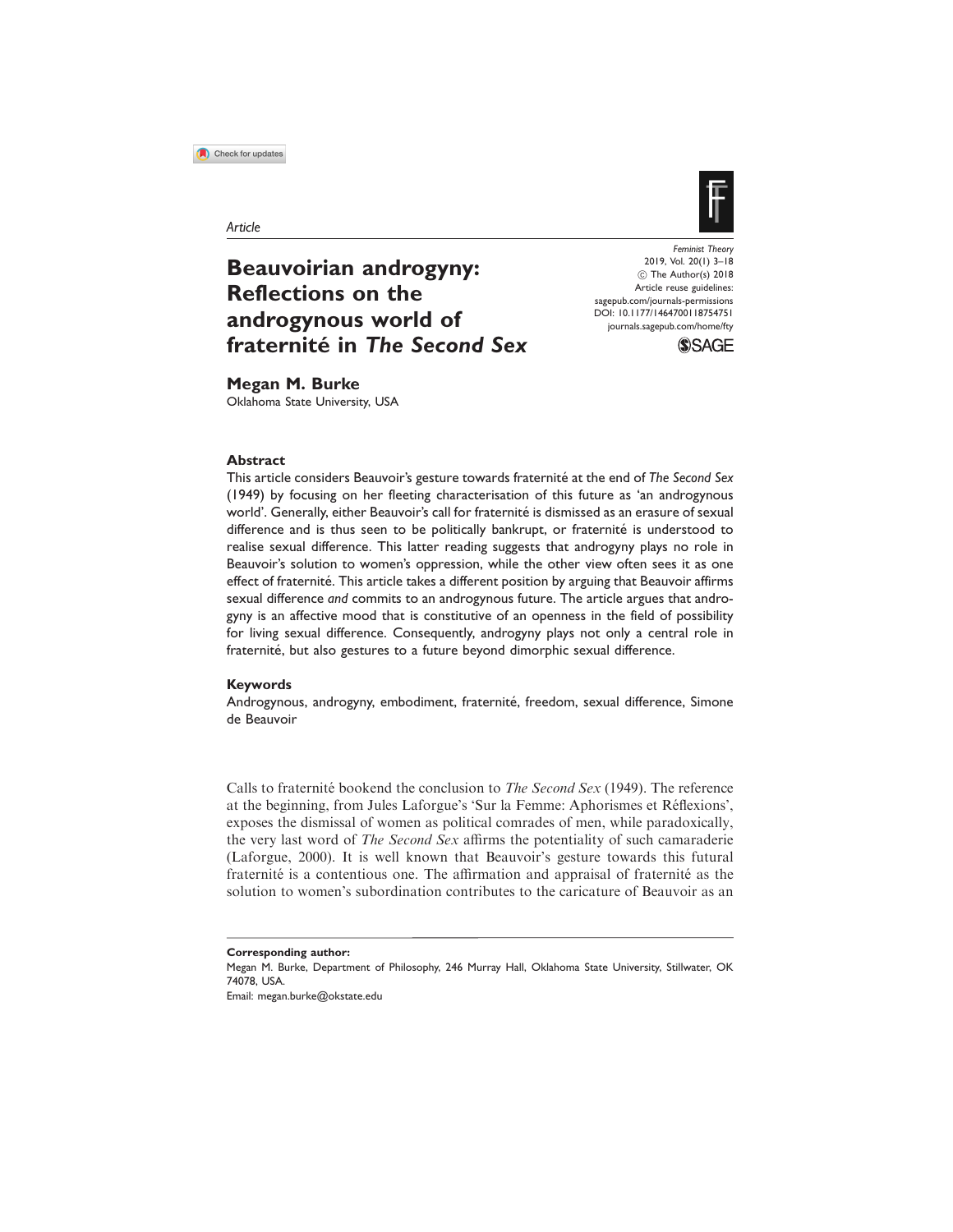equality feminist and to accusations of her valorisation of masculinist values (Irigaray, 1993b). Her renunciation of the feminine (Leighton, 1975; Fouque, 1986; Irigaray, 1993a; 1993b; Kristeva, 1993) has led to suspicions that, in the end, Beauvoir's hope is that women's liberation means that women will become synonymous with men (Irigaray, 1993b), and it has been suggested that fraternité is always an alliance between men and hence incompatible with feminist politics (LeDoeuff, 1991). However, other readings of Beauvoir's work stress the recognition of sexual difference as a central feature of women's liberation. Debra Bergoffen, for instance, argues that Beauvoir offers us a philosophy and ethics of the erotic that insists on reciprocal recognition and generosity, which both require the validation of sexual difference (1997). Toril Moi also affirms Beauvoir's desire to uphold difference, claiming, 'What Beauvoir wishes to escape is patriarchal femininity, not the fact of being a woman [...] There is in *The Second Sex* a recognition that women will never be free unless they establish a sense of themselves as female, as well as human' (2008: 228; emphasis mine).

Are these, though, the options for reading Beauvoir's imagined future? Might the equality or difference framework preclude a third way of reading Beauvoir's notion of fraternite? Or more specifically, what happens when we read the difference between the first and last references to fraternité as the difference between what, in the concluding chapter of *The Second Sex*, Beauvoir refers to as 'a masculine world' and 'an androgynous world' ( $[1949]$  2010: 761)?<sup>1</sup> This article takes this latter question as its central focus, arguing that androgyny plays an important role in Beauvoir's imagined future, but not in the sense that sexual difference becomes obsolete. Beauvoir is explicit that 'certain differences between man and woman will always exist' ([1949] 2010: 765). Though, if we pay careful attention to the one passing distinction between a future androgynous world and the past masculinist one, Beauvoir does affirm a conception of androgyny. This claim is not meant to suggest that Beauvoir demands an androgynous future where women and men become androgynous human beings. I acknowledge that Beauvoir took it to be of utter importance that women affirm their freedom as women. Therefore, I take a different position and argue that Beauvoir affirms sexual difference and commits to an androgynous future.<sup>2</sup> It is my contention that understanding the role of androgyny in fraternité not only allows us to grasp Beauvoir's radical reimagining of 'woman', but also allows us to consider how fraternité fissures the operation of normative sexual difference altogether, thereby creating space for the support and recognition of ways of assuming sexual difference that Beauvoir did not thematise.

To account for these claims, I first consider why Beauvoir imagines fraternité as a liberatory political space. Here, I read Beauvoir's call for fraternité as performative. Contrary to her critics who suggest that she advocates for a political relic of the masculinist past, I argue that she stages a subversive conceptual and material conversion of fraternité. Although unthematised and marginalised by Beauvoir, I suggest that central to this conversion is a shift from masculinism to androgyny. Subsequently, in the second section, I provide a reading of Beauvoir's mention of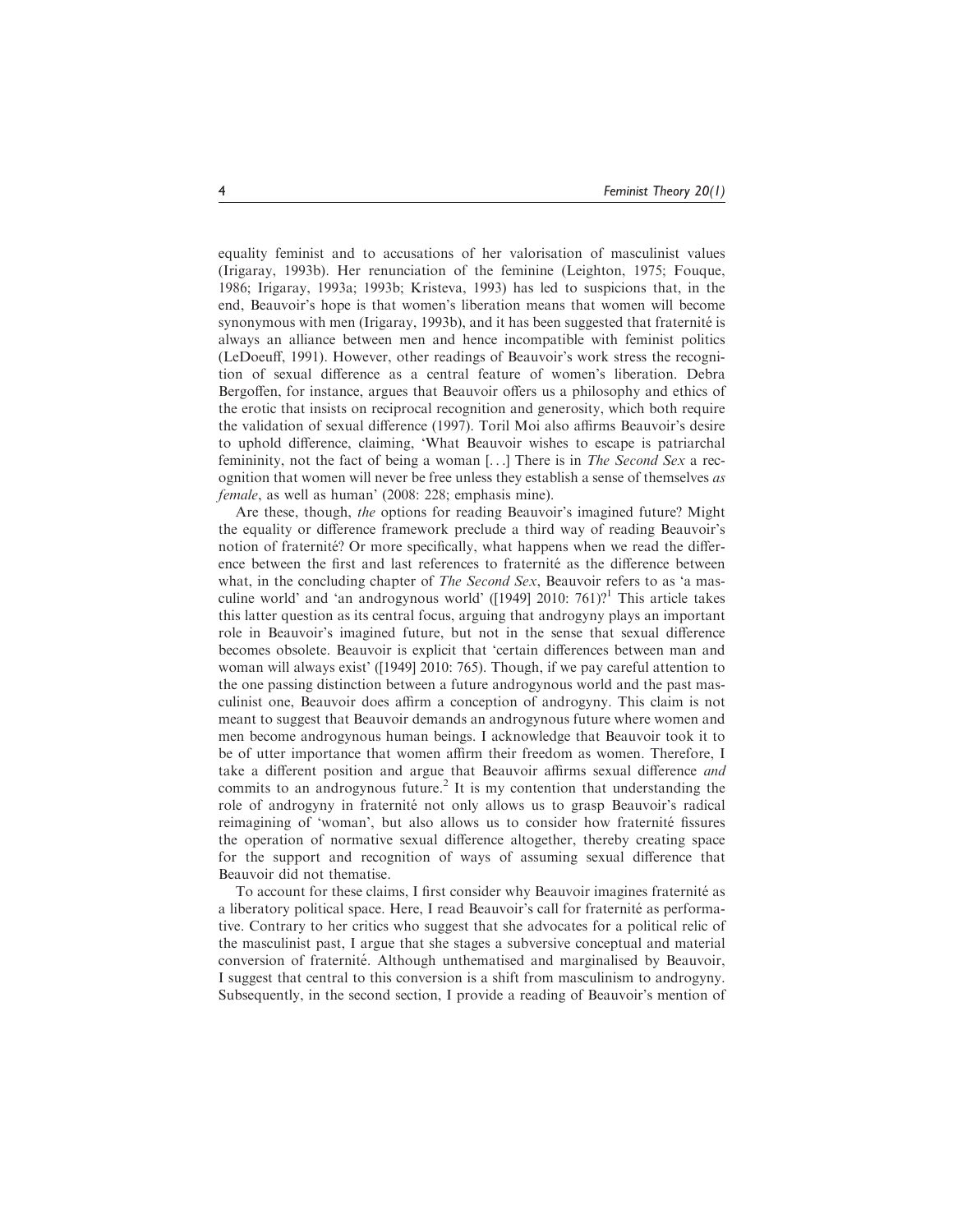androgyny, but insofar as her claim of an androgynous future is fleeting, I develop her notion of androgyny. By situating androgyny in the context of her phenomenological understanding of sexual difference and in relation to German phenomenologist Martin Heidegger's notion of mood (1962), I read androgyny as an affective mood that is generative of modes of existence that are effaced in the masculine world of the past. As affective, I argue that Beauvoir's notion of androgyny is neither a gender identity nor expression, but is, rather, a structure through which we assume our existence and experience the world. As such, it is constitutive of an openness in the field of possibility for living sexual difference. Insofar as positive readings of Beauvoir's feminist politics in The Second Sex underscore her commitment to sexual difference, androgyny is dismissed as having nothing at all to do with Beauvoir's political project (Bergoffen, 2003, 2015). My intention here is not merely to reject such readings. Through a consideration of why Beauvoir characterises her imagined future as androgynous, my task is to open a different, but compatible way to think the future of sexual difference in Beauvoir's fraternité.

Feminist scholars have long been suspicious of androgyny and its seductive, but dangerous appeal as an ethical solution to patriarchy (Kristeva, 1987; Daly, 1990; Weil, 1992; Irigaray, 1993b, 1993c). Luce Irigaray, for instance, suggests that an ethics of androgyny 'represents a utopia of decadents plunged in their own world of fantasy and speculation' (1993c: 123). She critically asks, 'In fact, is it possible for us *spiritually* to identify with the other gender, except in some idealist utopia, some new society where sex morphology is again suppressed by more or less delusional mental states?' (Irigaray, 1993c: 123). Julia Kristeva offers a similar reading of androgyny, arguing that it is the 'sliest masquerade of a liquidation of femininity' (1987: 71). Mary Daly suggests that, 'The deceptive word is a trap' (1990: 387). These suspicions are not unfounded. Androgyny has often functioned as a guise for the masculine subject (Weil, 1992; Irigaray, 1993b). Beauvoir offers us something else, however. In thinking about androgyny in the context of Beauvoir's feminism, we find a productive and radical alternative to the feminist suspicions that androgyny effaces difference and reconstitutes a masculine world.

#### Beauvoirian fraternité

The conclusion in The Second Sex begins with a conception of fraternité that excludes women: 'No, woman is not our brother' (Beauvoir, [1949] 2010: 753). Beauvoir wonders, as she does throughout the second volume, 'whether it is an original curse' that generates such brotherhood or if it is the by-product of 'a transitory moment in human history' ([1949] 2010: 753). By this point in the text, we know Beauvoir believes it to be the latter. Already, this provides us with either a peculiar notion of fraternité or a contradictory one: women *could* be brothers. This is, of course, what Beauvoir will affirm in the very last line of the conclusion. In the space between these contrasting notions of fraternité, Beauvoir emphasises that a woman must 'shed her old skin and cut her own clothes', and discusses the necessary conditions and relations that must exist in order for a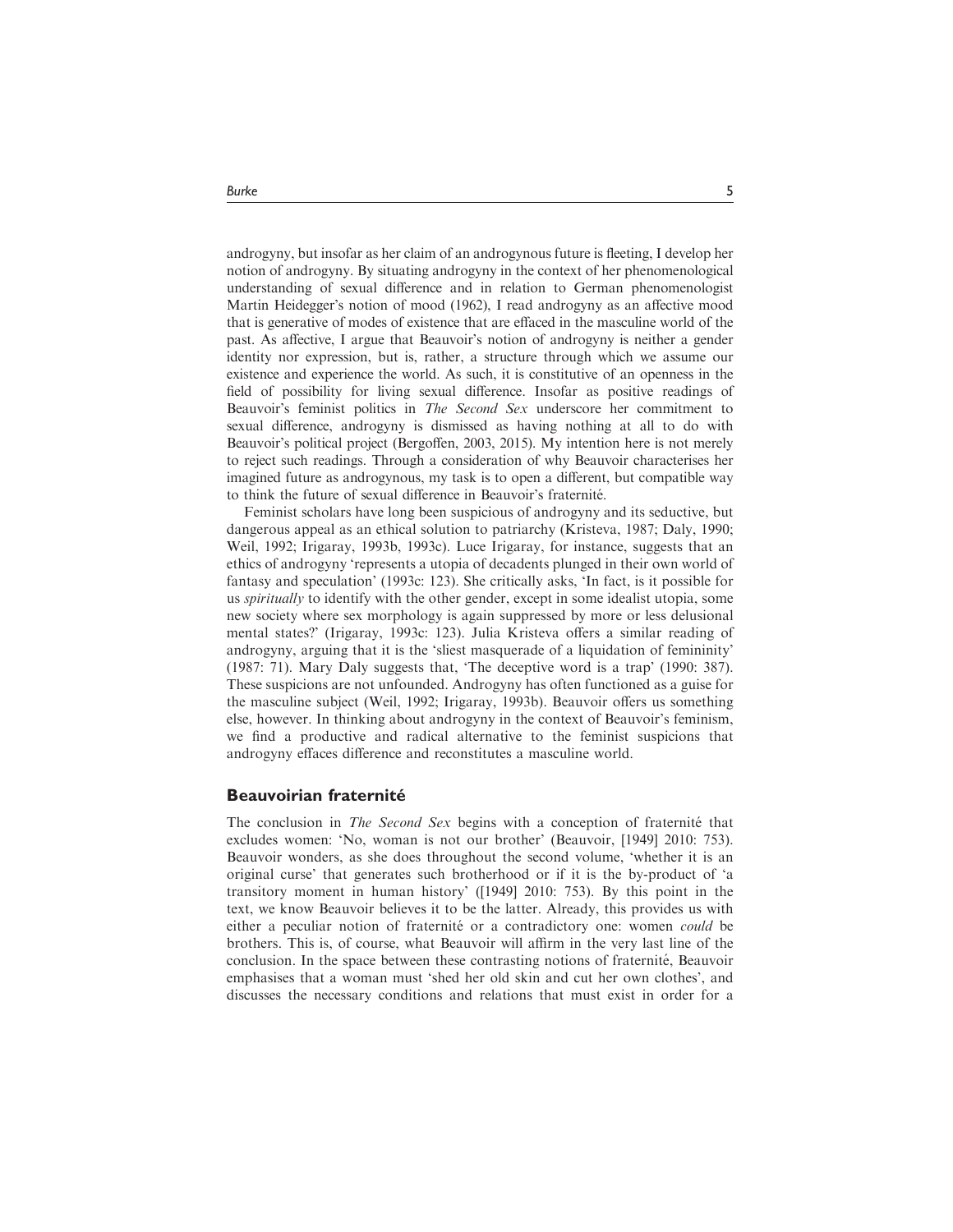woman to be a man's peer ([1949] 2010: 761). For Beauvoir, a woman must be 'promised the same future', must take part 'in the same studies and games' and must give up the irresponsibility bestowed to her by patriarchy, and, simultaneously, men must give up the 'mystifications meant to maintain woman in her chains' ([1949] 2010: 761, 756). The world of tomorrow, that is fraternité, is thus steeped in loss just as much as it is invested in creation.

There are various ways to examine the philosophical underpinnings of Beauvoir's reclamation of fraternité. We can ask whether she draws solely on the values of the French Revolution (Moi, 2008), elaborates on Marx's account of freedom (McBride, 2012) or repurposes Hegel's Stoic Consciousness (Changfoot, 2009), or we might claim that she is trapped in a linguistic ambiguity insofar as 'la sororité' cannot represent the political relationship Beauvoir has in mind (Kuykendall, 1989). However, Penelope Deutscher's reading of Beauvoir's philosophical commitments in The Second Sex demands that we consider her notion of fraternité as a hybrid of these various frameworks premised from a conversion of their perspectives for her own purposes (2008). On Deutscher's reading, when Beauvoir uses philosophical concepts in her work, she does not merely import their traditional meanings, but instead stages conceptual conversions or complex transformations of terms and values. Although Deutscher does not consider 'fraternité' as a converted term in Beauvoir's lexicon, the insistence that we take seriously the performative dimension of Beauvoir's conceptual terms suggests that we consider what 'fraternité' is *doing* at the end of *The Second Sex*. In other words, we might find out what Beauvoir means by the notion of 'fraternité' if we prioritise what she does with the term, that is, if we consider her conversion of the masculinist term.

Moi's reading of fraternité is a helpful way to examine what Beauvoir does with fraternité. Moi finds Beauvoir's notion of fraternité to be a positive conception of a political future for women and men and, at the very same time, a problematic denial of femininity. More specifically, Moi claims: 'Beauvoir's final fraternité must be imagined as situated in a space where patriarchy no longer rules, for only then can the word be given the truly universal meaning it ought to have had all along. In such a political space the word *sisterhood* will finally be taken to be just as universal as *brotherhood*' (2008: 227). The universality of this futural space relies on women's access to the 'universal values of the Enlightenment tradition', not for the sake of eclipsing sexual difference, but as a way to recognise women's difference in the wake of concrete equality, that is, an equality where women have material conditions that support their full humanity and worldmaking capacities (Moi, 2008: 228). And yet, although Beauvoir affirms women's difference, Moi pushes back against Beauvoir's 'failure to grasp the progressive potential of ''femininity'' as a political discourse', for while Beauvoir demands that 'women must assert themselves as women', she is unusually hesitant to value any reaffirmation of femininity (2008: 229). For Moi, then, Beauvoir rehabilitates fraternité, investing it with new meaning and political intention, but does not shirk patriarchy's dismissal of femininity in the political sphere.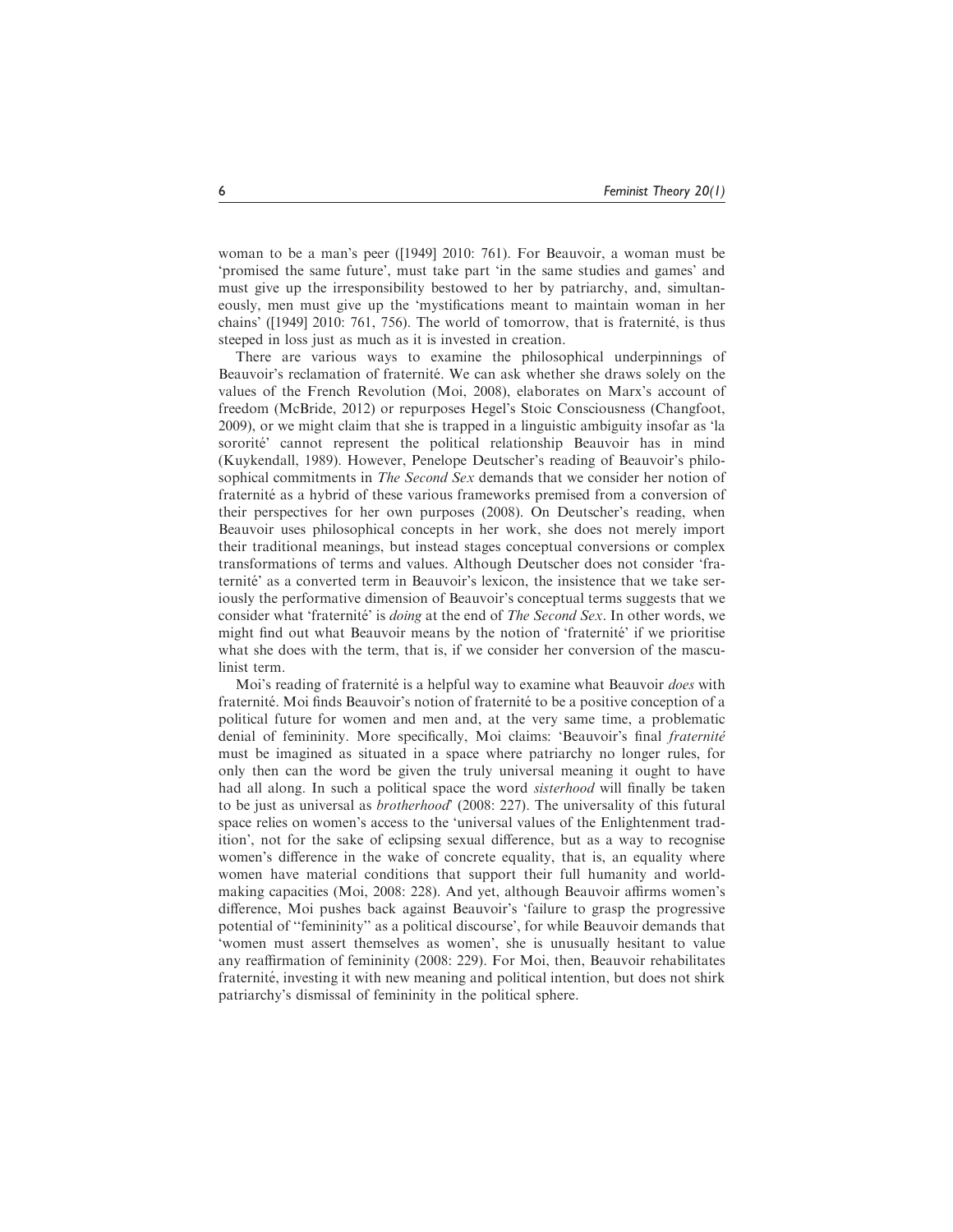This alleged dismissal of femininity is often the basis for the rejection of Beauvoir's political future of fraternité. For example, in 'Liberté, Égalité, Sororité: Le Troisiéme Mot', Cathy Bernheim and Geneviéve Brisac argue, against Beauvoir, that a feminist political future must invest in sororité:

If fraternity permits men to reinforce their own identity and to meet one another under the same banner, that of Human Being, Sorority for us is a weapon which deconstructs the woman, that obscene gawk in the name of which we are oppressed, and puts our identity as women into question. Sorority helps us confront the universal legitimacy of the hatred of women in this male world. (1981: 5).

For Bernheim and Brisac, fraternité is mired in the hatred of women such that it is irrecoverable as a feminist political notion. But, in contrast, as Eléanor Kuykendall points out, Beauvoir's debt to 'la fraternité' is indicative of a distinctive French political relationship 'that had no counterpart in French in 1949', thus suggesting that Beauvoir's fraternité reformulates an integral political relationship central to her concrete situation (1989: 40). Or, as Beauvoir puts it, 'It is not possible to say "sororité." There is no word to say "Sisterhood," which is a very beautiful word' (1976).

Sororité is thus not an option for Beauvoir insofar as it is not a politically viable position in the world in which she lives.

At the same time, although fraternité is invested in a patriarchal history, Beauvoir does not, as Moi indicates, dismiss all political and ethical values as purely masculinist, but rather celebrates their universal value. In an interview with Alice Schwarzer, Beauvoir is clear that it is possible, though tricky, to disentangle universal values from patriarchal ones. She states:

Women should make use of some of the tools men have created, from a position of equality with men. I think that a degree of suspicion and vigilance is necessary here too. In creating universal values... men have often left their specifically masculine, male, virile stamp on them. They have combined the two in a very subtle and devious way. So it's a question of separating one from the other and of getting rid of this confusion. It is possible, and that is one of the tasks women face. (1984: 45)

From this perspective, women's exclusion from fraternité is historical, but not inherent to the political relationship. Moreover, Beauvoir suggests that the political future must be constructed out of one's situation and so fraternité, not sororité, must be reimagined.

We can thus understand Beauvoir's turn to fraternité as one way of making use of a tool men have created. It is an occupation of a political relation that has been coopted and perverted by patriarchy. Accordingly, the concluding gesture of fraternité makes use of the masculinist, exclusionary conception by turning it on its head. When fraternité becomes a political space inhabited by women, it becomes a different political milieu.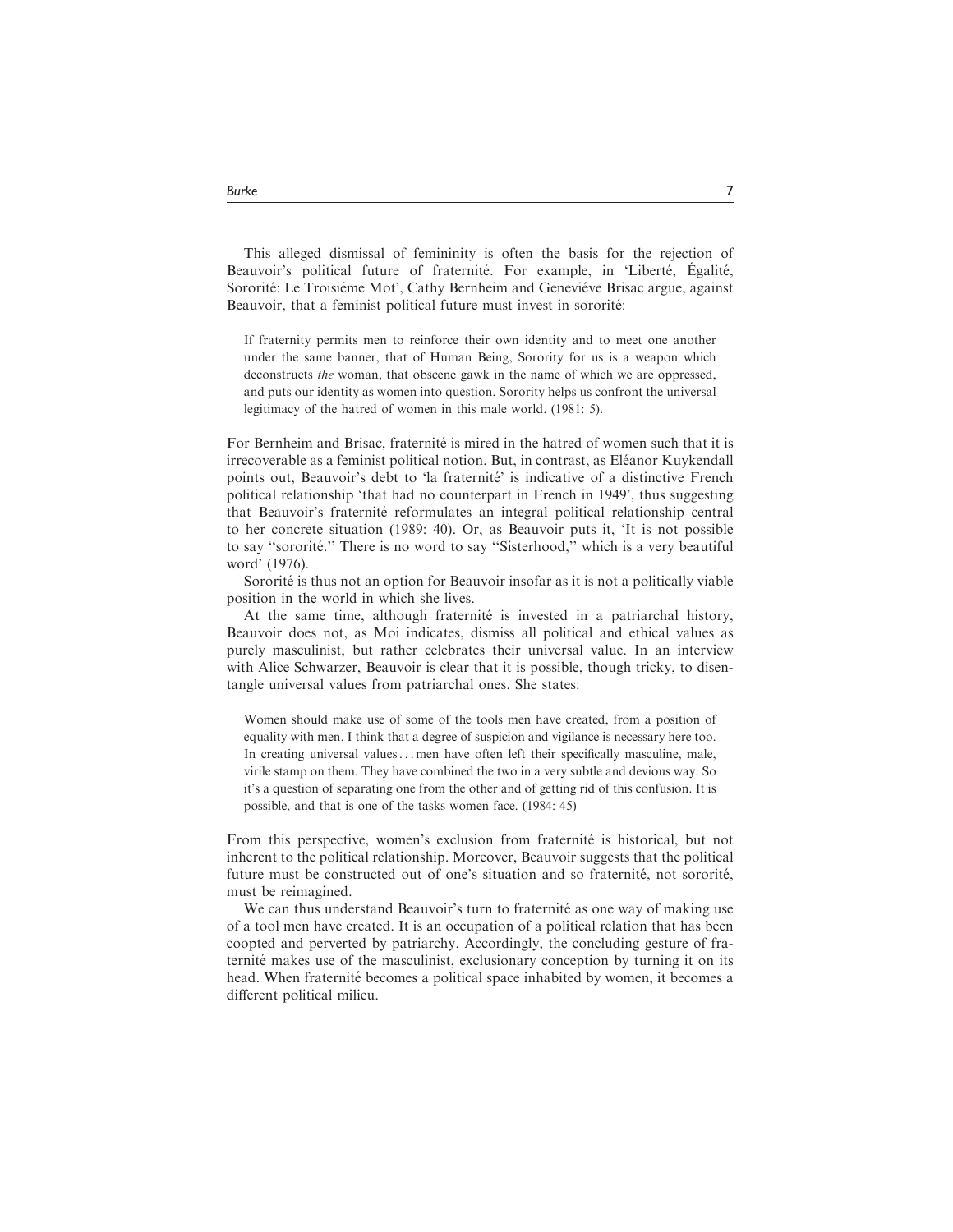By envisioning women as part of a fraternal politic, Beauvoir turns patriarchy on its head as well. That is, in making feminist use of fraternité, Beauvoir creates a political space in which women have access to the concrete freedom they have been denied.

A performative reading of Beauvoir's call for fraternité makes all the more sense when we consider the conclusion's opening reference to Jules Laforgue. Laforgue, a nineteenth century French poet who clearly influenced Beauvoir, draws our attention to the contradiction and inequality at the heart of relations between men and women (Klaw, 2006). He writes, 'We say: humans, we are all brothers! No, woman is not our brother; through negligence and corruption we have made her a being apart, having no weapon but her sex [...] O young women, when will you be our brothers, our closest brothers without ulterior motives of exploitation?' (Laforgue, 2000: 1100; translation mine).<sup>3</sup> Here, Laforgue solicits the transformation of brotherhood by drawing our attention to the exclusion of women from humanity. Although Laforgue is not a feminist, he was at least, as Beauvoir recognised, attentive to the myths of femininity and their implications ([1949] 2010). Of his work, she writes, 'throughout his work he expresses rancor against a mystification he blames on man as much as woman' (Beauvoir, [1949] 2010: 204). In The Second Sex, as Claire White makes clear, 'the poet's (often caustic) account of the mystification of femininity is nevertheless harnessed to the ends of her own argument' (2016: 111). Beauvoir 'finds in him a particularly compelling voice for her claims [...] Laforgue already describes the conditions of woman's radical alterity [...] alert to the ways in which man establishes himself as a free subject by subjugating woman' (White, 2016: 114). Beauvoir's admiration of Laforgue is nowhere more explicit than in the way she takes up his vision of the transformation of relations between women and men. Interestingly, it is in Beauvoir's discussion of myth that we first confront Laforgue's passage on brotherhood. In this context, Beauvoir cites Laforgue's question – 'O young women ... when will you be our brothers...?' – the part of the passage she leaves out of the conclusion. In her discussion of myth, however, she frames Laforgue's question as a 'wish', a yearning for the realisation of women's full humanity (Beauvoir, [1949] 2010: 274). To read the end of Laforgue's passage as Beauvoir does  $-$  as a wish  $-$  suggests that his passage invites us to consider the transformation of a brotherhood that excludes women. This very wish underlies Beauvoir's own conversion of fraternité. 'Indeed, Beauvoir specifically takes up Laforgue's future-oriented vision ... the poet's injunction to his fellow men to establish women as equals rather than idols' (White, 2016: 117).

While the poet's command is inspiration, it is Beauvoir who develops the ethical and political vision of the transformation of brotherhood. She is the one who stages the transformation of fraternité in her work. Consequently, the futural fraternité is a conceptual *and* material conversion of the fraternite of the past. But more than this, the conceptual conversion is also a way in which the future is realised out of the past, making the actualisation of women's freedom a concrete and temporal conversion as well. This solidifies Beauvoir's imagined political future as bound to the sociality of one's lived, bodily situation. The conclusion fashions this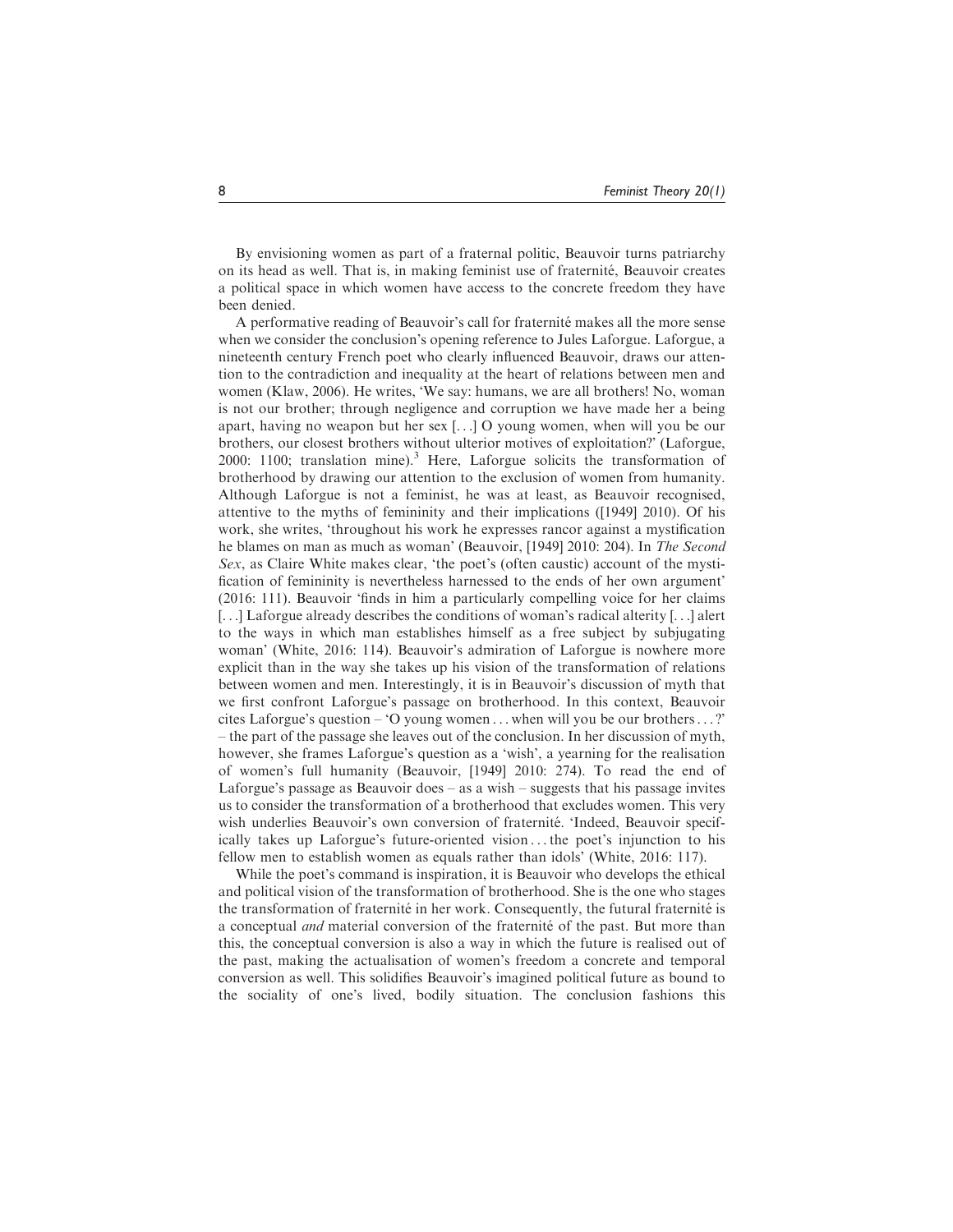conversion in its very juxtaposition of two conflicting conceptions and the temporal

situatedness of fraternité. In the pages between the two notions of fraternite. Beauvoir is adamant that the future must affirm equality and difference. She calls for an unambiguous equality between men and women, while acknowledging 'that there are differences in equality' (Beauvoir, [1949] 2010: 765). We also learn that this future requires an utter reconstruction of the modes of existence for men and women and a new relationality between them. As such, Beauvoir's fraternité requires that men and women undergo significant transformations as men and women. However, at the very same time that she affirms an ethical recognition of sexual difference, she also characterises the liberatory future as 'an androgynous world' (Beauvoir, [1949] 2010: 761). Insofar as it describes an explicit gendered difference between the future and the past, it is striking that this specific characterisation of the future has received little attention in Beauvoir scholarship. Although we should admit that Beauvoir never calls for women and men to become androgynous beings as the way to reconcile the patriarchal past and present, she does give us an undeniable juxtaposition between the future as androgynous and the past as masculine. Might it be that the contrast between her first and last references to fraternité are also captured in this juxtaposition?

It is my contention that Beauvoir's characterisation of the future world as androgynous is philosophically significant to her political and ethical vision. Contrary to readings of Beauvoir that see her as merely replicating masculinist values and systems, the implication of the juxtaposition between masculinist and androgynous worlds suggests that Beauvoir's fraternité is a new kind of ethical and political relationship in a new kind of world, an androgynous world. And yet, contrary to readings that emphasise sexual difference, readings with which I am sympathetic, that Beauvoir would even draw on androgyny as a descriptor of a future world in which there is an ethical recognition of sexual difference should lead us to inquire about the relation Beauvoir implies between androgyny and sexual difference. Why after all, at this point in the text, would Beauvoir describe the future world as androgynous? What is this seeming contradiction – the affirmation of sexual difference and androgyny –  $\omega$ ing? If we actually hesitate at this moment in the text, what might we understand about the relation between androgyny and Beauvoir's futural fraternité?

# Androgyny and fraternité

Beauvoir's brief reference to the androgynous world of the future appears as she reimagines the reproductive heterosexual couple. Beauvoir muses about what it will be like for a little girl to be raised by a mother and father who share unambiguously in freedom and who raise their little girl 'with the same demands and honors, the same severity and freedom, as her brothers, taking part in the same studies and games, promised the same future' ([1949] 2010: 761). For Beauvoir, the heterosexual couple is paramount to the solution of women's oppression precisely because it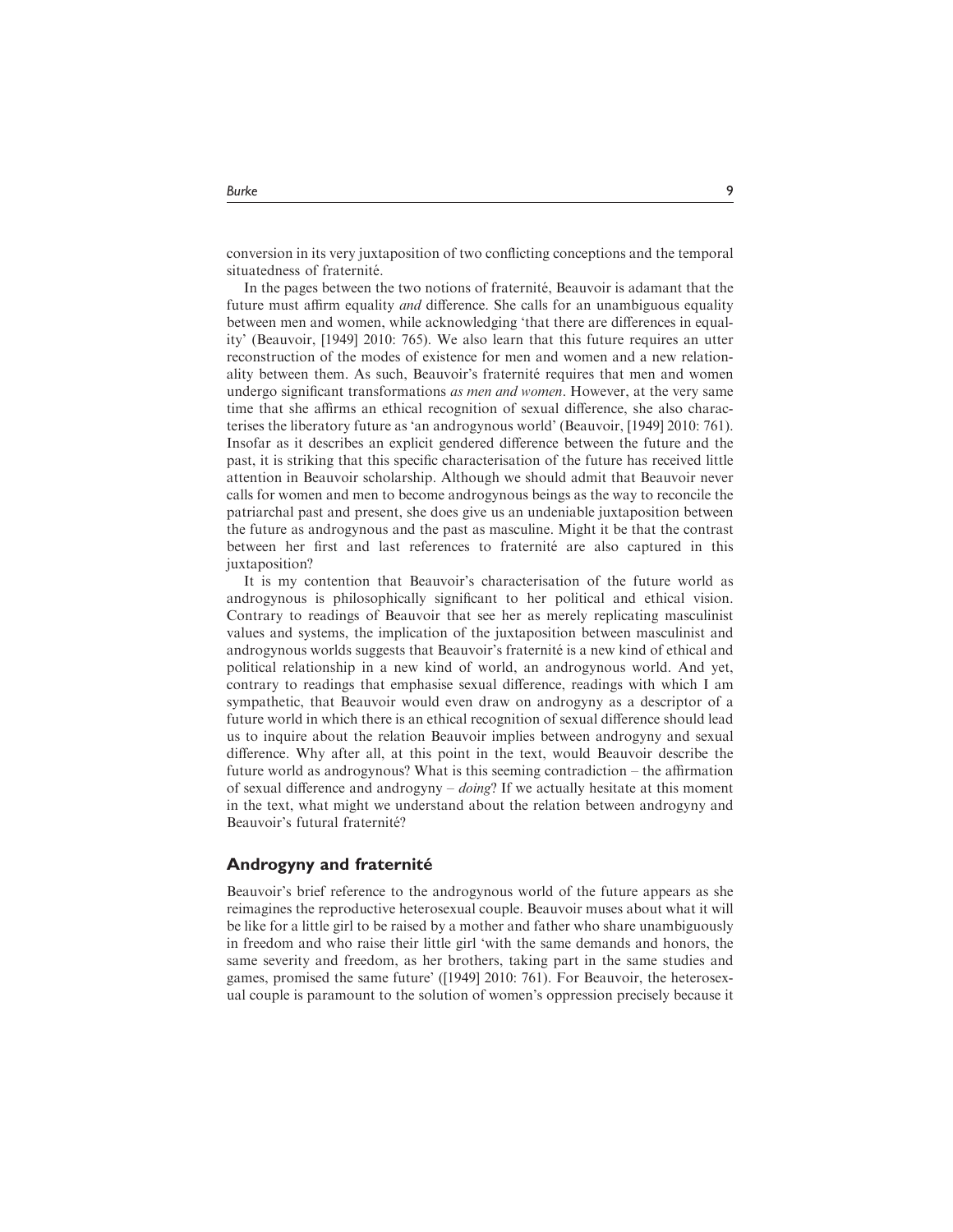serves as the locus of humanity's moral and political problems with respect to sexual difference. Hence, in the conclusion the reimagined heterosexual couple is the promise of a new future. Such a couple, Beauvoir claims, creates an androgynous world through two phenomena, namely a different kind of family structure and a different kind of childrearing, both of which necessitate an intense change in the different psychosexual development of girls and boys. This change also transforms the way in which sexual difference can be lived.

These points draw us back to the initial chapters of the second volume. In the 'Childhood' and 'The Girl' chapters, Beauvoir is clear that a little girl is never promised the same future as a little boy. While a little girl does, just like a little boy, grasp 'herself as an autonomous individual', and while she has an experience of herself 'in the present as a transcendence', Beauvoir understands a little girl always to be burdened by a futural passivity, a passivity that she first learns about and experiences in relation to her sex ([1949] 2010: 341). For Beauvoir, a little boy, in contrast, is encouraged to be independent and superior, and his penis comes to play a central role in this experience. Urinating, she tells us, becomes a primary experience of a little boy's autonomy. For a little boy, 'the urinary function is like a free game with the attraction of all games in which freedom is exercised ...The stream can be aimed at will, the urine directed far away: the boy draws a feeling of omnipotence from it' (Beauvoir, [1949] 2010: 288). A little boy 'is able to establish many relations with things through the urinary stream' (Beauvoir, [1949] 2010: 289). For Beauvoir, this is not an anatomical destiny, but rather the result of the intervention of others in his existence. More specifically, Beauvoir claims that the little boy experiences his penis in this way as reconciliation for his parents' denial of touch and affection. He is offered and assumes his penis as a sign of his independence, and from 'then on, he will embody his transcendence and his arrogant sovereignty in his sex' (Beauvoir, [1949] 2010: 287). A little girl, however, is never taught to revere her genitals, and experiences her body as secretive, shameful and passive. While a little boy learns to project and live his body outside of himself, marking the world with his self, a little girl assumes her body as taboo and is 'encouraged to alienate herself in her person as a whole' (Beauvoir, [1949] 2010: 293). In doing so, the little girl makes herself into a split subject, a subject who is simultaneously an object. As a result of the social attitudes and expectations about sexual difference, the little boy's penis comes to be the first experience of his transcendence, whereas the secret that is the little girl's genitals are central to her development as a passive, living doll. For Beauvoir, this initial psychosexual development is an integral way in which 'the adolescent boy is actively routed towards adulthood', while the adolescent girl learns to embrace the passivity of her flesh ([1949] 2010: 341).

In the conclusion, the promise of the same future for a little girl as for a little boy intervenes in such development not to eliminate psychosexual developmental difference, but to reconfigure it. For Beauvoir, such a reconfiguration relies on a mother and father who are equals. Such equality would, Beauvoir implies, fundamentally alter the Oedipal drama encrusted into patriarchal family structures. The father would no longer be the only symbol of prestige and autonomy and a little girl,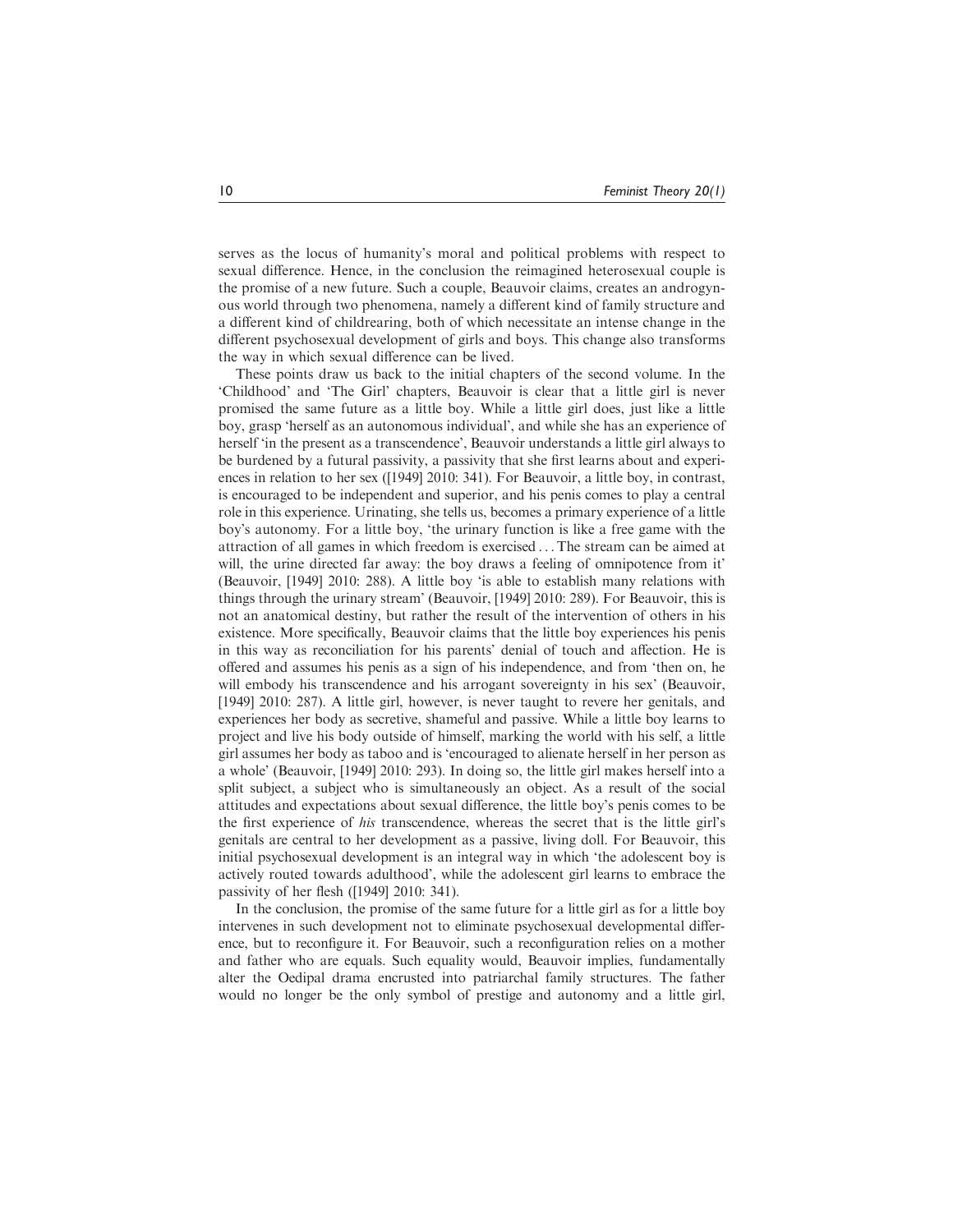were she to identify with her father or mother, 'would not turn to passivity' (Beauvoir, [1949] 2010: 761). Instead, 'she would be interested in what she does, she would throw herself into her pursuits' (Beauvoir, [1949] 2010: 762). These psychosexual developmental and existential changes in a little girl's situation lead Beauvoir to claim that 'the child would feel an androgynous world around her and not a masculine world' ([1949] 2010: 761). Here, an androgynous world is the future world, while the masculine world, the world in which a little girl becomes a woman in the passive sense that permeates Beauvoir's descriptive account in The Second Sex, marks the past.

Consequently, androgyny does in fact play a role in the lived experience of her imagined political future. More specifically, a little girl and a little boy will have all opportunities, the ones previously deemed exclusively masculine and feminine, open to them, and what they make of their lived situations or their bodily envelopment in the social world would also be open to them in new ways. This is why, for Beauvoir, the world, not the child, is androgynous. Or is it?

There are two reasons for a negative response to this question.

First, Beauvoir understands there to be a constitutive difference between women and men in her imagined future: a woman's 'eroticism ... and her sexual world' ([1949] 2010: 765). This claim amounts to Beauvoir's phenomenological commitment to the body as the situation for experience. Beauvoir works from a phenomenological account of the *lived body* (Leib), a conception of a body only and always as it is lived.<sup>4</sup> The lived body emerges from physiological processes, but it is not reducible to those processes insofar as those processes are taken up, that is, lived in an affective, social and political world. As Beauvoir insists in The Second Sex, this view acknowledges the relationship between *facticity* and *freedom* that is constitutive of human existence – that we have bodies with certain functions, physical traits, feelings and needs, at the very same time that we always live our bodies in specific contexts. Consequently, that there are bodily differences (and not only reproductive differences) means that our experience of the world and existence will also be different. How it will be different, though, is not determined by brute, biological differences, but by how those differences are lived in the world. As Beauvoir says, 'Woman is defined neither by her hormones nor by mysterious instincts but by the way she grasps, through foreign consciousness, her body and her relation to the world; the abyss that separates adolescent girls from adolescent boys was purposely dug out from early infancy' ([1949] 2010: 761). In this sense, Beauvoir's conception of sexual difference does not refer to mere anatomy, but considers the way difference is constituted through the entanglement of biological, affective and sociopolitical dimensions of our existence.<sup>5</sup>

Second, Beauvoir maintains that women and men 'will remain an other for the other; reciprocity in their relations will not do away with the miracles that the division of human beings into two separate categories engenders: desire, possession, love, dreams, adventure' ([1949] 2010: 766). Beauvoir buttresses this claim of reciprocity by invoking the early Marx:

The direct, natural, and immediate relationship of person to person is the relation of man to woman ... From the character of this relationship follows how much man as a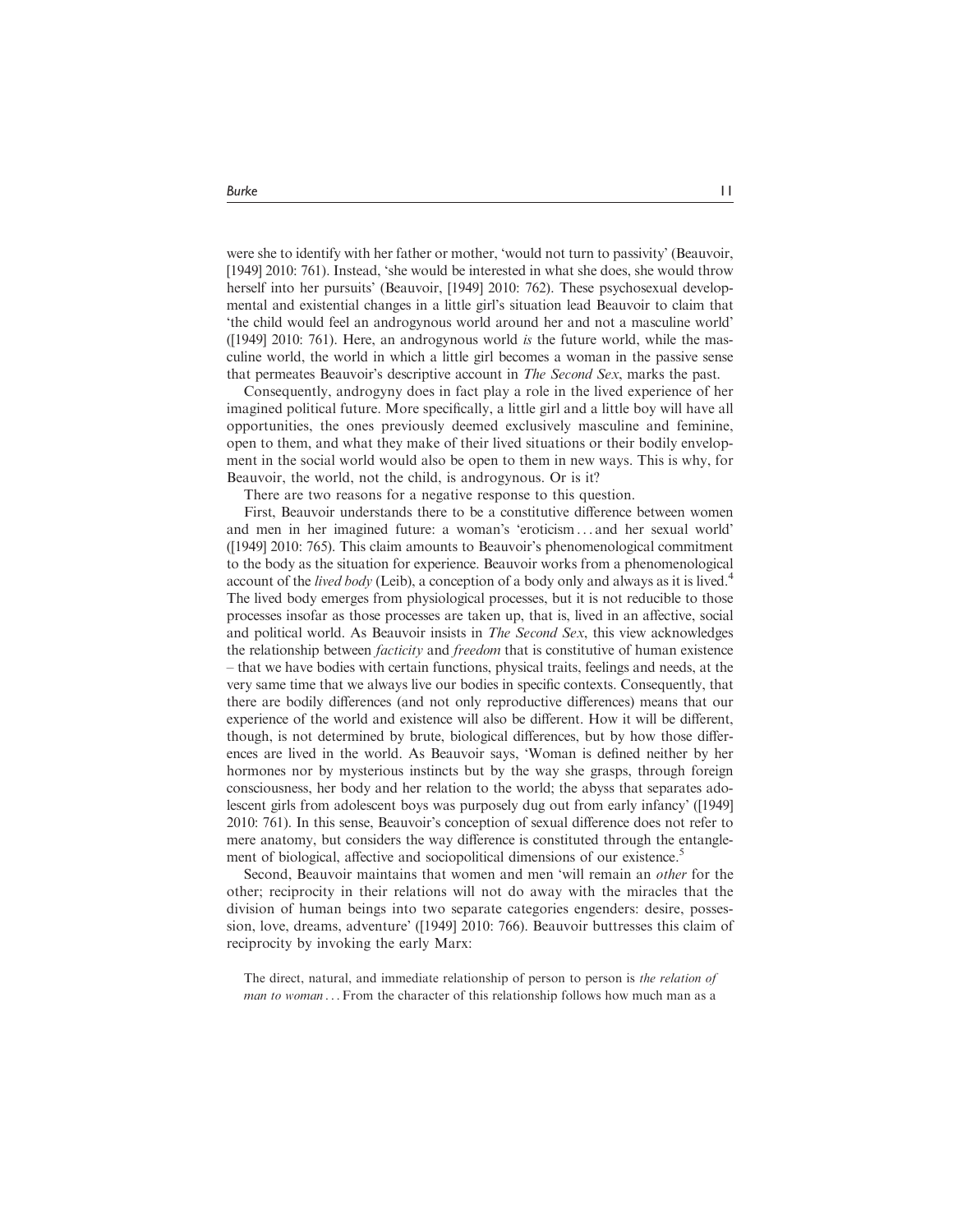species-being, as man, has come to be himself and to comprehend himself; the relation of man to woman is the most natural relation of human being to human being. ([1949] 2010: 766; emphasis in original)

While it may be tempting to read this passage as an affirmation of an ontological sexual difference, Marx understands human nature as biological and social. For Marx, human nature is the potentiality for existence, which discloses itself through the particular kind of species that human beings are. Marx understands capitalism as degrading women's existence through reproduction such that redemption of reproductive bodily difference is necessary if there is to be a total, political upheaval of capitalism. The relation between men and women invoked in this passage is thus a gesture towards the overthrow of an oppressive political, economic situation and, in turn, the potentiality of human existence to be fundamentally remade. In this citation, Beauvoir echoes Marx's affirmation of difference (between men and women) as central to a new political world built on reciprocity and recognition in order to redeem the troubling error of the past, namely the exploitation of reproductive difference. Therefore, at the end of The Second Sex, Beauvoir's Marxism signals both a complete salvation of such difference and a total upheaval of society, an upheaval that will necessarily transform the significance of such difference, namely its potentiality to determine one's existence.

On Beauvoir's account, this upheaval is the overcoming of the past through the institution of an androgynous world. From what has just been said, it is clear that androgyny does not mean the erasure of differentiated embodiment, but it does mean the transformation of its existential significance. In an androgynous world, the lived body will take on different gestures and expressions and will disclose new possibilities. On a careful reading of her discussion of the futural child, this transformation is quite evident. In the context of this discussion, androgyny refers to an opening up of possibilities that are not predicated on mere bodily difference. Insofar as in the masculinist past, the constitution of woman, becoming a woman, is entangled with and feeds off of a particular physiology, namely a body that menstruates and can bear children, the possibilities of a woman are limited on the basis of such physiological difference. However, children of the future world are not bound to the masculinist 'fate' of reproductive difference. In stark contrast, according to Beauvoir, the patriarchal psychosexual drama that forces children into their destinies as (normative) women and men, as a feminine and thus passive existence or as a masculine and thus sovereign existence, is eliminated. The little girl can, Beauvoir tells us, experience her self in a myriad of new ways such that the possibilities for how she lives her situation are quite radically expanded. This expansion of possibilities for living one's situation thus renders the category of 'woman' quite ambiguous insofar as the possibilities for how one can assume oneself as a woman are significantly less constrained.

The openness in the field of possibility, which is the opening up of freedom, is because fraternité is androgynous. As it is descriptive of a world, it is helpful to think about 'androgynous' in terms of what, in Being and Time,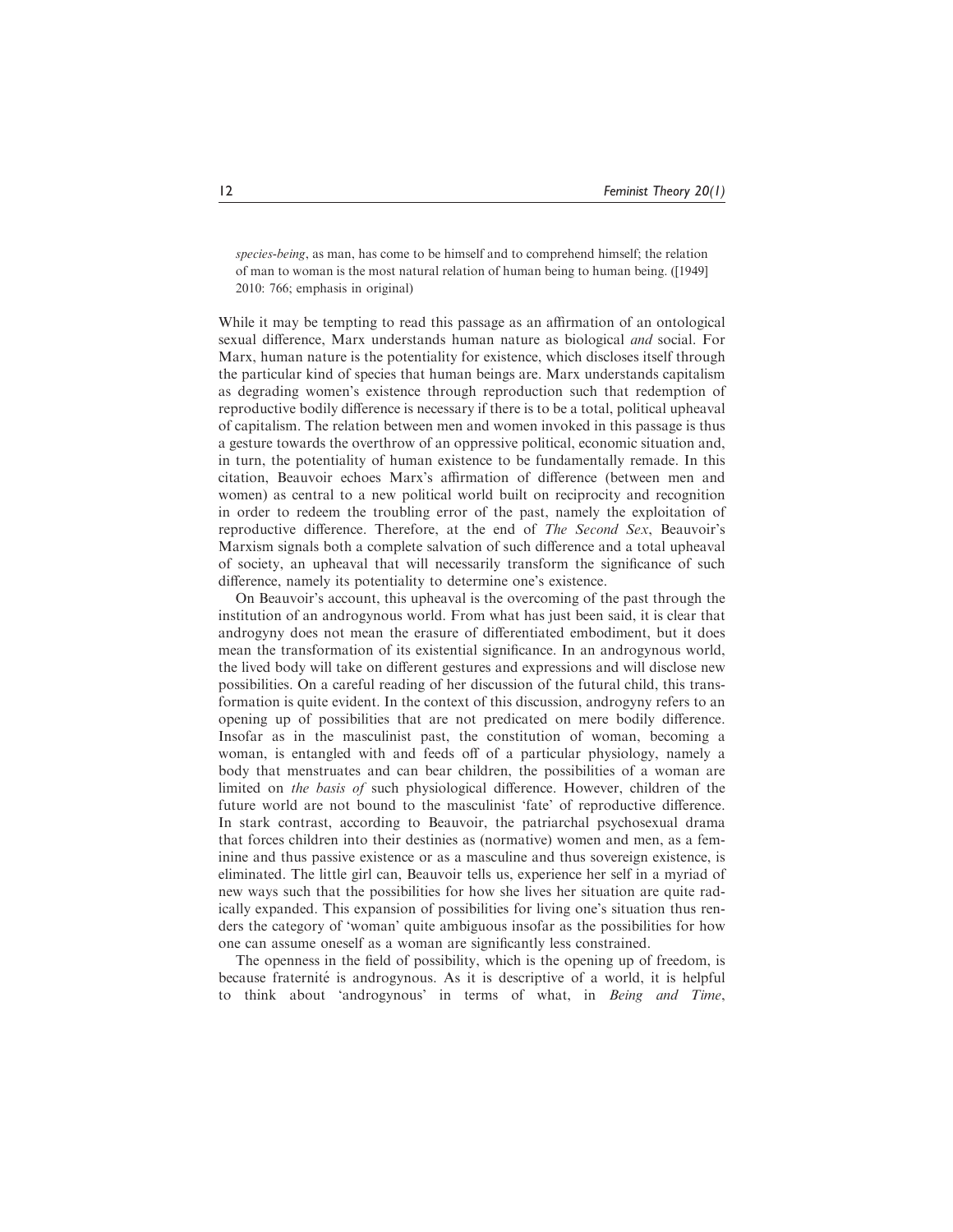Martin Heidegger calls a mood (*Stimmung*) (1962). For Heidegger, mood is a prereflective affectivity that allows our being in the world and things in the world to matter and be experienced in a particular way. Whereas emotion is ontic, that is, it is an affective state directed towards a particular object, person or event, mood, Heidegger argues, is ontological – a pervasive and primordial affect that surrounds our existence. Beauvoir, in fact, explicitly refers to mood in this way when she writes, 'the child would *feel* an androgynous world *around her*' ([1949] 2010: 762; emphasis mine). For Heidegger, the significance of mood is that it sets the tone for and is necessary to our existence. Or, as Heidegger says, 'A mood makes manifest "how one is, and how one is faring"' (1962: 173). Mood is therefore the way things, people and places come to matter, how they come to gather significance and meaning for us. Without the existential affectivity that is mood, Heidegger claims, we would not find ourselves in the world, which means mood is always a fundamental element of who we can and do become. A mood opens up the possibilities of one's world and is therefore central to freedom.

Thus, from a phenomenological perspective, that, in the future, the little girl exists in relation to transcendence requires a certain affectivity, whereas in a masculinist world, surrounded in a mood of misogyny, the 'how one is' of the little girl's existence is, as we learn throughout The Second Sex, frustrated. Thrown into a world for men, she is open to the world as a set of deeply limited possibilities. In an androgynous world, however, surrounded by a mood of androgyny, the little girl is emboldened and her set of possibilities – how she is – is fecund, overflowing with unimagined possibilities refused by the mood of misogyny. As a mood, androgyny allows the futural child to assume a world where and a situation in which new possibilities exist. And it is clear that Beauvoir understands androgyny to change fundamentally the lived experience of sexual difference. She writes: 'The little girl would not seek sterile compensation in narcissism and dreams, she would not take herself as given, she would be interested in what she does, she would throw herself into her pursuits' (Beauvoir, [1949] 2010: 762). In seeking out her own pursuits, the little girl would also experience 'her youthful eroticism more peacefully', and with men she could finally seek 'a relationship of equal to equal' (Beauvoir, [1949] 2010: 762).

And yet, a paradox remains in this conception of the androgynous world of fraternité. If the future is one where becoming a woman has neither a social destiny nor requires or demands of those who become women anything in particular, then why is it that there will only be women and men? In some ways, perhaps this is an unfair question to wage at Beauvoir since, after all, her project is meant to give us a rich account of the harms and injustices of being implicated in and complicit with femininity and to consider how to resist and secure freedom for those who are compelled into a feminine existence. And yet, given that the androgynous mood opens up possibility, it would be remiss not to wonder: why are there only women and men in this future? Why is it not the case that, when surrounded by an androgynous mood, a plurality of ways of living sexual difference might be supported and disclosed? Does the little girl necessarily become a woman? Why would the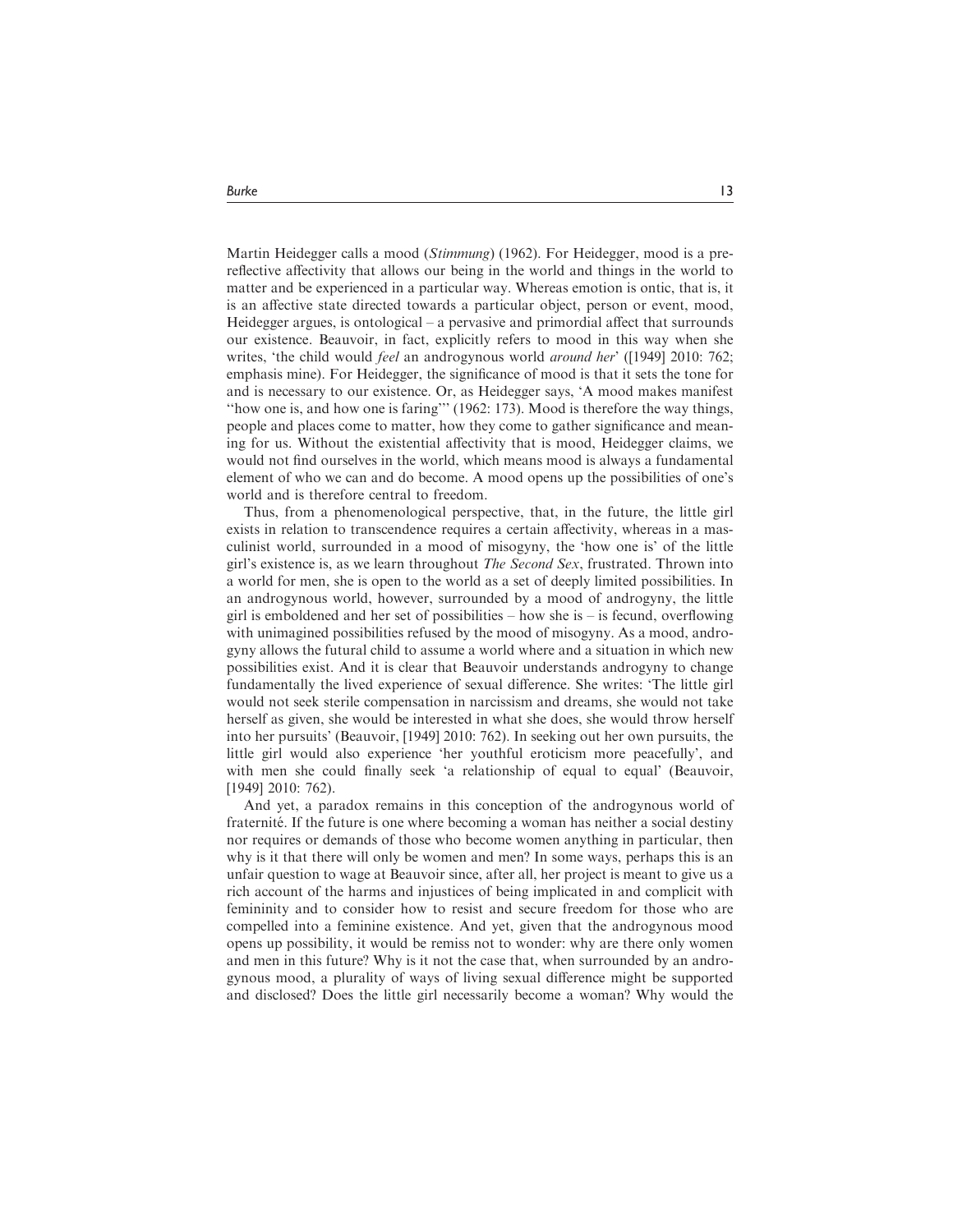perceptual faith in duality or two types of sexual difference, a faith central to the masculinist past, be guaranteed in this emancipatory future?

Beauvoir's own understanding of the lived body seems to give us reason to think that an androgynous world would offer other modes or styles of assuming one's situation. Indeed, throughout The Second Sex, Beauvoir's discussion of dimorphic sexual difference refers to the way contingent bodily differences are amplified and converted into necessary structures of experience in a given social world. We learn that, as Bonnie Mann suggests, there is a parasitic relationship between bodily difference and women's subordination in a masculinist world. 'Beauvoir shows us how structures of injustice are parasitically entangled with general features of human existence, even those that seem most "natural," (i.e. most rooted in human biology) without being caused by them in any simple way' (Mann, 2014: 37). Accordingly, in Beauvoir's descriptive project, we see the way lived experience develops and intensifies the duality of masculinity and femininity in accordance with reproductive and erotic differences. But, in the conclusion, it is precisely the concrete reality of an androgynous world that could also undo the hyperbolic dimorphic modes of existence and our faith in them. In fraternité, the possibilities for assuming our bodily existence can be reworked in ways that profoundly unsettle our existing perceptual faith in and experience of dimorphic sexual difference. Beauvoir even gestures to this reworking of sexual difference when she writes: 'new carnal and affective relations of which we cannot conceive will be born between the sexes' ([1949] 2010: 765; emphasis mine).

What is implied, then, is that the androgynous world would significantly transform a child's experience of their embodiment, sexuality and subjectivity. This does not mean that sexual difference would be eliminated. Certainly, it may be the case that a little girl still becomes a woman (in an entirely new sense); but even on Beauvoir's own terms, the difference of a little girl's eroticism and her sexual world are not enough for her to realise herself as a woman. It thus makes sense to think that the androgynous world felt by the child in Beauvoir's futural family could realise a mode of existence that either reconfigures 'woman' in a way that exceeds its former patriarchal mode or that entirely exceeds 'woman' altogether. Interestingly, the text performs a conversion of the little girl in the androgynous world when Beauvoir fleetingly refers to 'the child' ([1949] 2010: 761). Although 'l'enfant' can refer to either a boy or girl child and Beauvoir does qualify this ambiguity with a feminine pronoun, it is nevertheless a curious moment in the text. The entire passage about this futural family refers to 'the little girl' except at the moment in which Beauvoir invokes the androgynous world. Insofar as the little girl becomes somewhat ambiguous at this moment in the text, we might want to press the existential weight of the affective dimension of androgyny.

Beauvoir does not explicitly take us in this direction, however. In her hands, we know that fraternité is a political space for women and men. Indeed, the recuperation of the heterosexual couple and transformation of men and women is a necessary political project. It is necessary for a woman to be free as a woman insofar as 'woman' is her situation, the only one from which she can respond to the injustices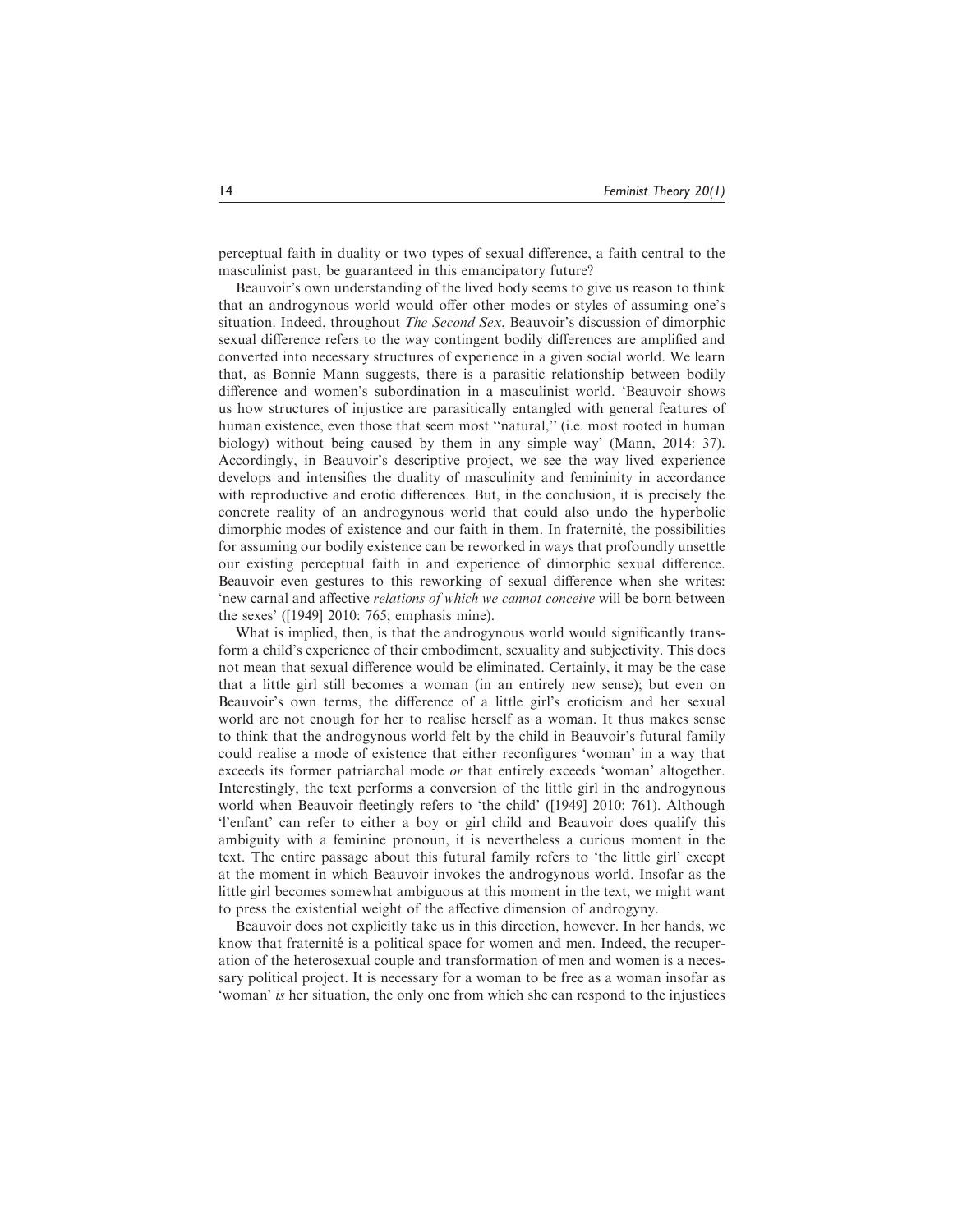she has lived. In order to realise her full humanity, a woman cannot renounce being a woman; rather she must exist for her self, abdicating her place in the masculinist world and assuming her situation, a situation distinct from a man's, on her own terms. This point is what sharply distinguishes Beauvoir's vision from those who reject 'woman' altogether and posit a third term as an emancipatory mode of existence. For example, Monique Wittig insists that it is only as a lesbian that one can reject the shackles of a heterosexist existence. Although Wittig draws on Beauvoir to advance this vision, she neglects to consider Beauvoir's contingent understanding of woman, that is, that becoming a woman is not a determined destiny (1992). A woman can be free if she lives in a concrete world where such freedom is possible.

Consequently, I take it to be undeniable that Beauvoir affirms sexual difference between women and men in fraternité. On the reading I have offered here, however, that an androgynous mood might open up an abundance of ways of living sexual difference does not mean that women will not and should not exist in the future. In Beauvoir's fraternité, it is the case that 'woman' becomes ambiguous, which means that becoming a woman is an open possibility. I am claiming, however, that when we shift our attention to Beauvoir's characterisation of this political space as androgynous, we find that future ways of assuming existence are ambiguous as well. The implication here is that the concrete situation of Beauvoir's fraternité is neither bound to 'man' and 'woman' in the constraining ways of the masculinist past, the central and explicit point we get explicitly from Beauvoir, nor as the only possible modes of sexual difference, the more tangential and implicit point from Beauvoir. As such, the androgynous world of fraternité is a space in which futural possibilities are more ambiguous than Beauvoir herself admits. We can thus affirm a plurality to sexual difference without denying or neglecting the very important and real emancipation of women as women. Such plurality does not mean there will be an endless multiplication of sexual difference, however. From Beauvoir's view, we are always, in some ways, constrained by facticity. And yet, insofar as fraternite` names a space in which the enormous historical baggage of masculinity and femininity is modified and transformed, new ways of assuming one's existence might be realised.

Certainly, there are people who already concretely assume their existence in ways that modify and resist masculinist conceptions and affectations of sexual difference. On the account I have offered here, however, the androgynous world opens up and supports these other modes of existence just as it secures freedom for women. This point, I think, allows us to see the radical potential of the affective dimension of fraternité in relation to the sexual difference.

### Beauvoirian androgyny

Several feminist scholars have said much more than Beauvoir regarding a positive conception of androgyny (Heilbrun, 1973; Singer, 1976; Trebilcot, 1982; MacLeod, 1998). As varied as they are, such positive accounts have several pitfalls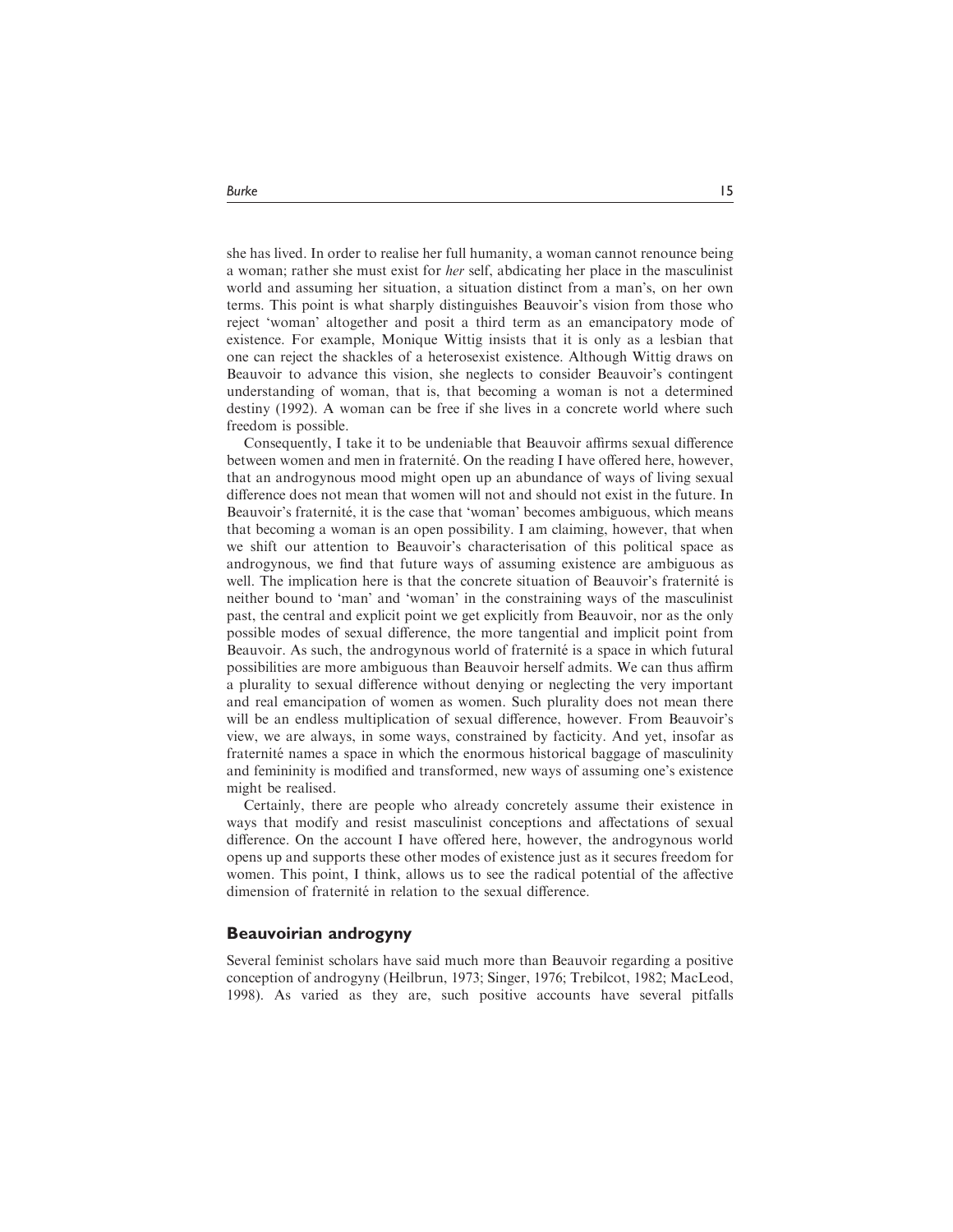(Weil, 1992; Hekman, 2013). These accounts not only presuppose that there are distinct masculine and feminine characteristics, sometimes understood to be fundamental to human life, but they also preserve the masculinist understandings of masculinity and femininity. Moreover, because these accounts of androgyny are firmly rooted in idealist commitments to eliminating difference, moving towards an androgynous existence for all individuals, they perpetuate the masculinist commitment to sameness. That positive accounts of androgyny rely on a masculinist epistemology means, in the end, that they are just sexist accounts in disguise. Feminist suspicions of androgyny as an egregious dream of patriarchy are therefore quite understandable.

But, in The Second Sex androgyny is neither an ideal that erases sexual difference nor an ethical and political solution to women's subordination. By drawing attention to Beauvoir's fleeting mention of androgyny in relation to her vision of an ethical future that affirms sexual difference, we arrive at a notion of androgyny that moves us beyond the masculinist world. If we follow Beauvoir carefully, androgyny compels the pursuit and realisation of a relation to freedom that does not rely on the exploitation of facticity and the subordination of difference. Instead, androgyny is that which affectively orients us towards new ways of assuming our situations, allowing us to turn away concretely from the masculinist mood of the past. Rather than dismissing the place of androgyny in Beauvoir's future world, considering what an androgynous milieu would do to our embodied expressivity allows us to push the limits of Beauvoir's political vision. When read in this way, it is possible to see Beauvoir's philosophical and political legacy as ever relevant to the various experiences of sexual difference lived today and suggestive of experiences that have yet to be realised.

#### **Notes**

- 1. For most of this article, I use the 2010 English translation of The Second Sex. When I have a disagreement with the English translation, I use my own translation of the original French edition.
- 2. Those who are less familiar with Beauvoir might feel an immediate aversion to the term 'sexual difference' for its seemingly physiological connotation. However, as I will detail in the second section, Beauvoir's phenomenological conception of sexual difference should not be understood in this way.
- 3. The original text reads, 'Nous disons: humains, et qu'on est tous frères! Non, la femme n'est pas notre frère; par la paresse et la corruption nous en avons fait un être à part, inconnu, n'ayant d'autre arme que son sexe, ce qui est non seulement la guerre perpétuelle, mais encore une arme pas de bonne guerre – adorant ou haïssant mais pas compagnon franc, un être qui forme légion avec esprit de corps, franc-maçonnerie – des défiances d'éternel petit esclave. O jeunes filles, quand serez-vous nos frères, nos frères intimes sans arrière-pensée d'exploitation' (Laforgue, 2000: 1100).
- 4. The notion of the lived body (Leib) originally comes from the 'founding father' of phenomenology, Edmund Husserl. Husserl accounts for the lived body. Husserl distinguishes the lived body (Leib) from the physical, physiological body (Körper). Although the lived body can be taken as a physical body, the lived body is animated. It is my body, a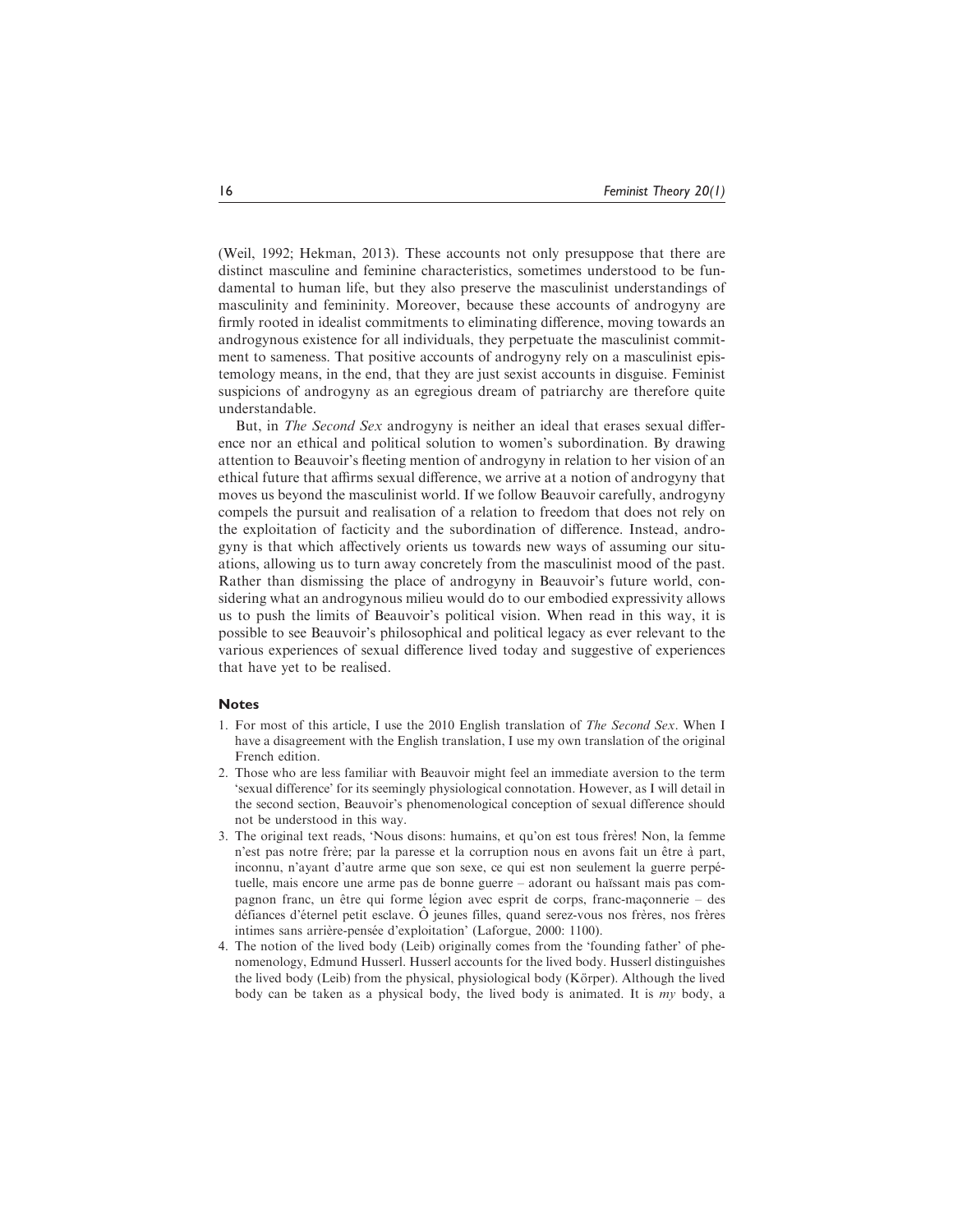subjective experience of the body as it is lived. Beauvoir, like her contemporary Maurice Merleau-Ponty, adopts and modifies this notion.

5. This view is why many Beauvoir scholars refuse to read her conception of sexual difference as gender, a term often used to refer to the construction of bodily difference. For Beauvoir, the body and bodily difference is mediated and entangled with sociality, but it is not merely constructed through it. Iris Marion Young (2005) and Bonnie Mann (2014), two sharp readers of Beauvoir, hold onto the notion of gender. However, they use this term phenomenologically, and thus in close relation to Beauvoir's account of sexual difference, as a structure of lived experience that is taken up in our (bodily) situation. In order to underscore her phenomenological use of gender, Mann often uses the notion of 'lived gender'.

#### **References**

- Beauvoir, Simone de ([1949] 2010) The Second Sex. Trans. Constance Borde and Sheila Malovany-Chevallier. New York, NY: Alfred Knopf.
- Beauvoir, Simone de (1976) 'Woman; Simone de Beauvoir: A Conversations with Dorothy Tennov'. WNED, American Archive of Public Broadcasting. Available at: [http://amer](http://americanarchive.org/catalog/cpb-aacip_81-623bkb9v)[icanarchive.org/catalog/cpb-aacip\\_81-623bkb9v](http://americanarchive.org/catalog/cpb-aacip_81-623bkb9v) (accessed 15 June 2016).
- Bergoffen, Debra (1997) The Philosophy of Simone de Beauvoir: Gendered Phenomenologies and Erotic Generosities. Albany, NY: State University of New York Press.
- Bergoffen, Debra (2003) 'Failed Friendship, Forgotten Genealogies: Simone de Beauvoir and Luce Irigaray'. Journal of French and Francophone Philosophy, 13(1): 16–31.
- Bergoffen, Debra (2015) 'Simone de Beauvoir'. In: Zalta E (ed) The Stanford Encyclopedia of Philosophy. Available at:<http://plato.standford.edu/archives/fall2015/entries/beauvoir/> (accessed 12 January 2017).
- Bernheim, Cathy and Geneviève Brisac (1981) 'Liberté, Égalité, Sororité: Le Troisiéme Mot'. La Revue d'en Face, 11(4): 3–10.
- Changfoot, Nadine (2009) 'Transcendence in Simone de Beauvoir's The Second Sex: Revisiting Masculinist Ontology'. Philosophy & Social Criticism, 35(4): 391–410.
- Daly, Mary (1990) GYN/Ecology: The Metaethics of Radical Feminism. Boston, MA: Beacon Press.
- Deutscher, Penelope (2008) The Philosophy of Simone de Beauvoir: Ambiguity, Conversion, Resistance. New York, NY: Cambridge University Press.
- Fouque, Antoinette (1986) 'Interview'. Libération, 15 April, p. 5.
- Heidegger, Martin (1962) Being and Time. Trans. John Macquarrie and Edward Robinson. New York, NY: Harper & Row.
- Heilbrun, Carolyn (1973) Toward a Recognition of Androgyny. New York, NY: Knopf.
- Hekman, Susan (2013) Gender and Knowledge: Elements of a Postmodern Feminism. Cambridge: Polity Press.
- Irigaray, Luce (1993a) Ethics of Sexual Difference. Trans. Carolyn Burke and Gillian C Gill. Ithaca, NY: Cornell University Press.
- Irigaray, Luce (1993b) Je, Tu, Nous: Toward a Culture of Difference. New York, NY: Routledge.
- Irigaray, Luce (1993c) Sexes and Genealogies. Trans. Gillian C. Gill. New York, NY: Columbia University Press.
- Klaw, Barbara (2006) 'The Literary and Historical Context of Beauvoir's Early Writings: 1926–1927'. In: Simone de Beauvoir, Barbara Klaw, Sylvie Le Bon de Beauvoir,